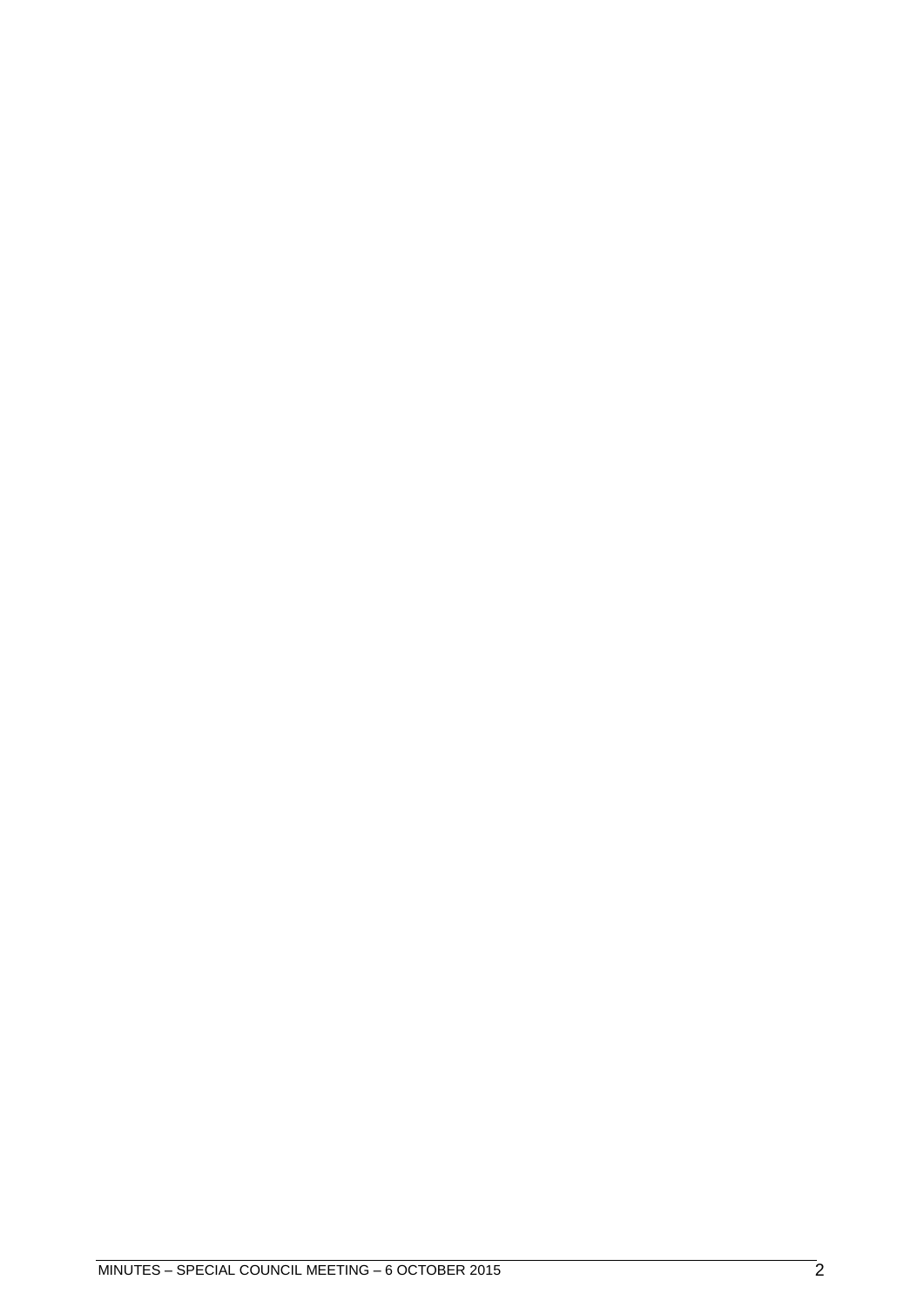## **Table of Contents**

| 1.             |                                                        |                                                                               |  |
|----------------|--------------------------------------------------------|-------------------------------------------------------------------------------|--|
|                | 1.1                                                    |                                                                               |  |
|                | 1.2                                                    |                                                                               |  |
|                | 1.3                                                    |                                                                               |  |
|                | 1.4                                                    |                                                                               |  |
|                | 1.5                                                    |                                                                               |  |
| 2.             |                                                        |                                                                               |  |
|                | 2.1                                                    |                                                                               |  |
|                | 2.2                                                    |                                                                               |  |
|                | 2.3                                                    |                                                                               |  |
|                | 2.4                                                    |                                                                               |  |
|                | 2.5                                                    |                                                                               |  |
|                | 2.6                                                    |                                                                               |  |
|                |                                                        |                                                                               |  |
| 3 <sub>1</sub> |                                                        | RESPONSE TO PREVIOUS PUBLIC QUESTIONS TAKEN ON NOTICE  6                      |  |
| $\mathbf{4}$   |                                                        |                                                                               |  |
|                | 4.1                                                    |                                                                               |  |
|                | 4.2                                                    |                                                                               |  |
| 5.             |                                                        |                                                                               |  |
| 6.             |                                                        |                                                                               |  |
|                |                                                        |                                                                               |  |
| 7.             |                                                        | <b>CONFIRMATION OF MINUTES OF PREVIOUS MEETINGS &amp; NOTES OF THE AGENDA</b> |  |
|                |                                                        |                                                                               |  |
| 8.             | ANNOUNCEMENTS BY PRESIDING MEMBER WITHOUT DISCUSSION 8 |                                                                               |  |
| 9.             |                                                        |                                                                               |  |
|                |                                                        |                                                                               |  |
|                |                                                        |                                                                               |  |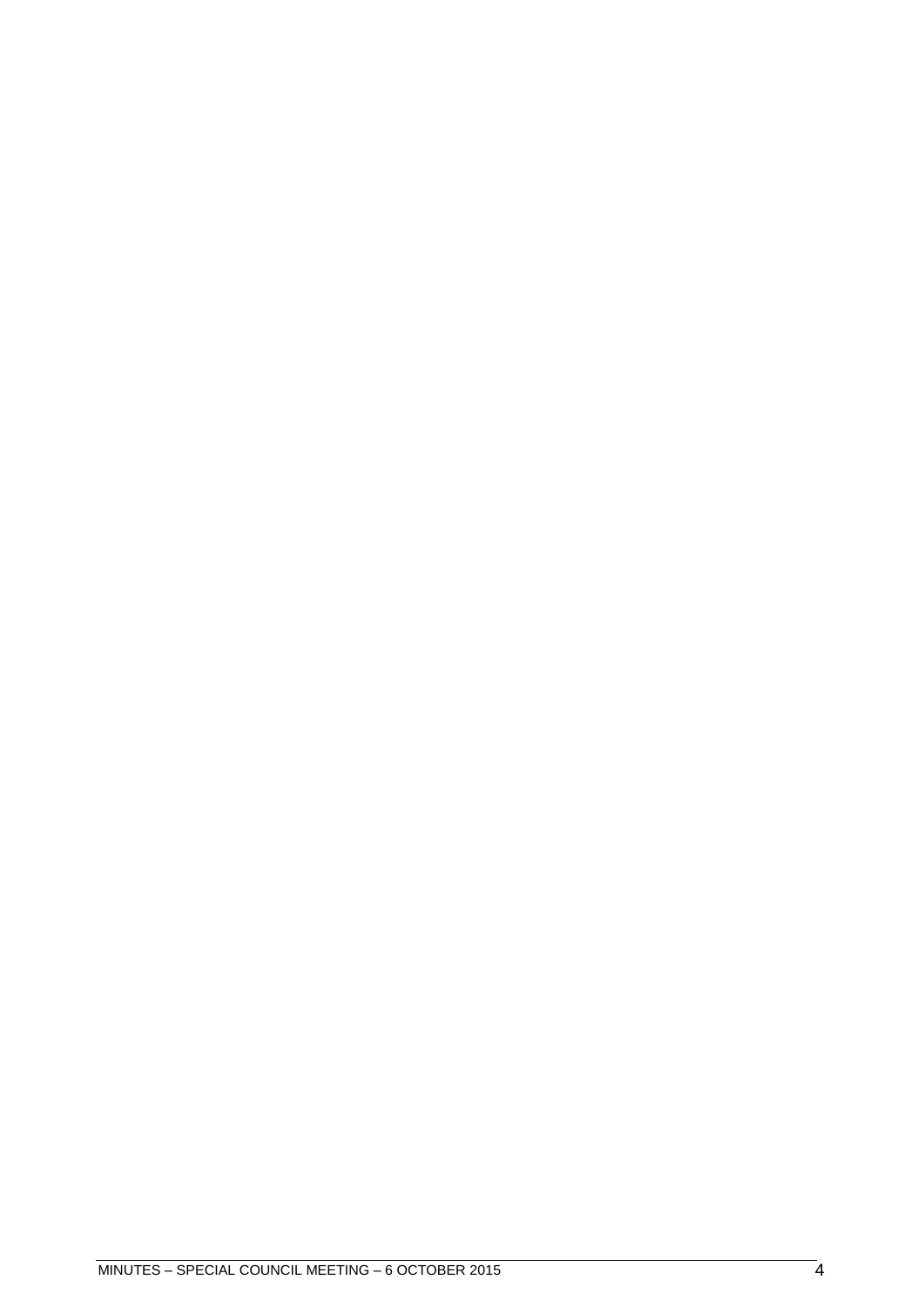

## SHIRE OF YORK

#### THE SPECIAL MEETING OF THE COUNCIL HELD ON TUESDAY, 6TH OCTOBER, 2015, COMMENCING AT 5.01PM IN THE LESSER HALL, YORK TOWN HALL, YORK

The York Shire Council acknowledges the traditional owners of the land on which this meeting will be held.

#### <span id="page-4-0"></span>**1. OPENING**

*I would like to acknowledge the Balladong People, the Traditional Owners of the land on which we are gathered and pay my respects to their Elders both past and present.*

<span id="page-4-1"></span>1.1 Declaration of Opening *Cr Matthew Reid, Shire President, declared the meeting open at 5.01pm.*

#### <span id="page-4-2"></span>1.2 Disclaimer

The Shire President advised the following:

*"I wish to draw attention to the Disclaimer Notice contained within the agenda document and advise members of the public that any decisions made at the meeting today, can be revoked, pursuant to the Local Government Act 1995.* 

*Therefore members of the public should not rely on any decisions until formal notification in writing by Council has been received. Any plans or documents in agendas and minutes may be subject to copyright. The express permission of the copyright owner must be obtained before copying any copyright material."*

- <span id="page-4-3"></span>1.3 Standing Orders *Motion Not Put*
- <span id="page-4-4"></span>1.4 Announcement of Visitors *Nil*
- <span id="page-4-5"></span>1.5 Declarations of Interest that Might Cause a Conflict *Not Put*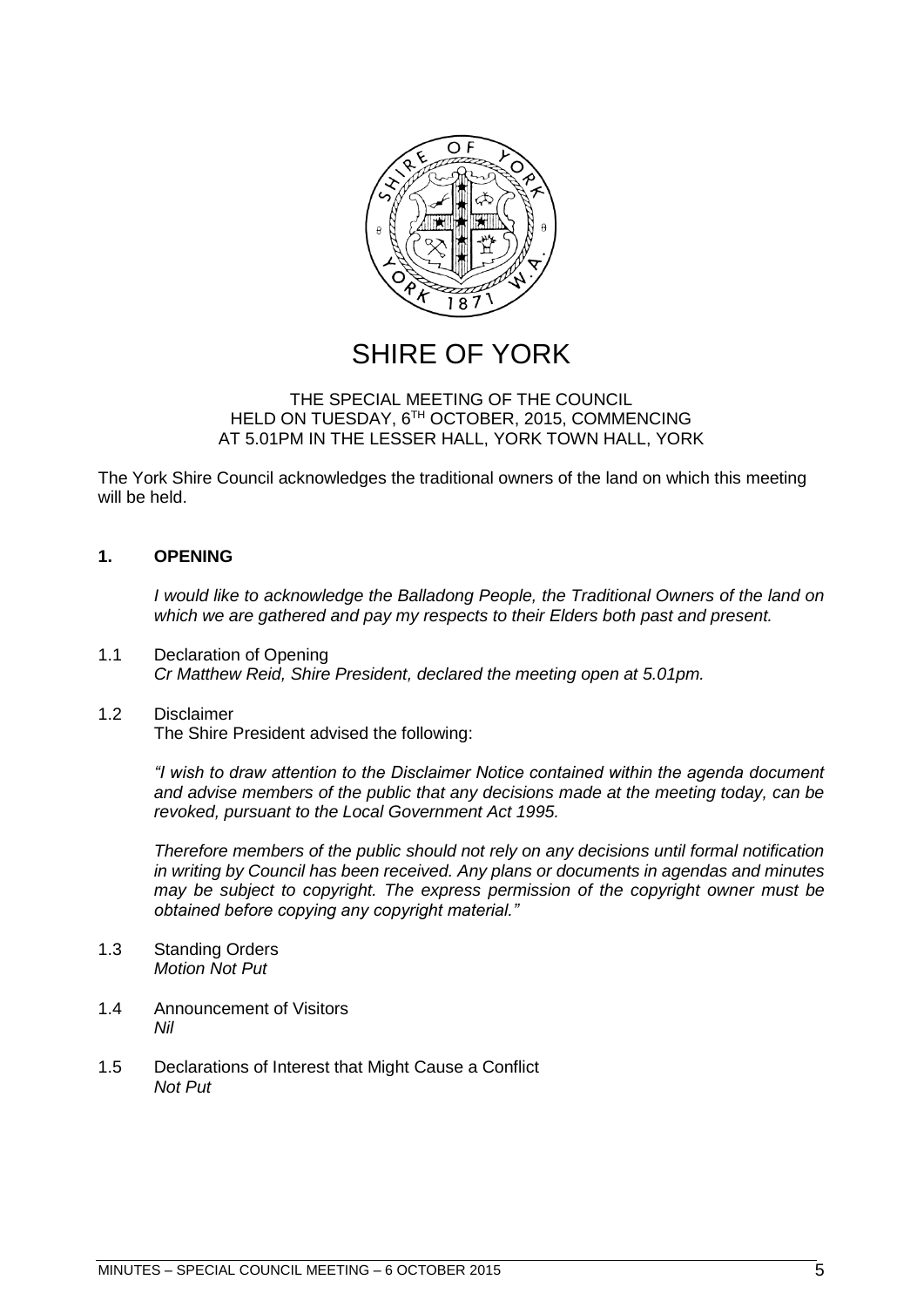#### <span id="page-5-0"></span>**2. ATTENDANCE**

#### <span id="page-5-1"></span>2.1 Members

*Cr Matthew Reid, Shire President; Cr Denese Smythe, Deputy Shire President; Cr David Wallace*

<span id="page-5-2"></span>2.2 Mentoring/Monitoring Panel *Andrew Borrett, Department of Local Government & Communities*

#### <span id="page-5-3"></span>2.3 Staff

*Graeme Simpson, Acting Chief Executive Officer; Mark Dacombe, Governance; Allan Rourke, Manager Works & Services, Gail Maziuk, Compliance/Human Resources; Tabitha Bateman, Finance Controller; Helen D'Arcy-Walker, Executive Support Officer*

- <span id="page-5-4"></span>2.4 Apologies *Nil*
- <span id="page-5-5"></span>2.5 Leave of Absence Previously Approved *Cr Pat Hooper*
- <span id="page-5-6"></span>2.6 Number of People in Gallery at Commencement of Meeting *There were 32 people in the Gallery at the commencement of the meeting*
- <span id="page-5-7"></span>**3. RESPONSE TO PREVIOUS PUBLIC QUESTIONS TAKEN ON NOTICE** *Nil*

#### <span id="page-5-8"></span>**4. PUBLIC QUESTION TIME**

*The Presiding Member to read the following statement in full at the commencement of Pubic Question Time:*

#### **Statement by the Presiding Member at the Opening of Public Question Time at Ordinary and Special Council Meetings**

"Public Question Time is provided for under the provisions of Section 5.24 of the Local Government Act and the Local Government (Administration) Regulations 1996.

To provide equal opportunity for people to ask questions a limit of two (2) questions per person per time will be applied. If there is time available in Public Question Time people may be given the opportunity to ask a further two (2) questions at a time.

#### **Procedures**

- Questions submitted in writing prior to the meeting will be dealt with initially.
- Questions from the floor will be taken in the order recorded in a register.
- Statements, opinions and attachments will not be recorded in the minutes.
- Questions requiring research will be taken on notice and a response will be prepared in a reasonable timeframe. The original questions and the response will be included in the Agenda and Minutes of the next Ordinary Council meeting.
- Questions may be deemed inappropriate because they contain defamatory remarks or offensive language, they question the competency of elected members or staff, they relate to the personal affairs of elected members or staff, they relate to legal processes and confidential matters or they have been responded to previously and these will not be accepted or recorded in the Minutes.
- The minutes may only record a summary of the question asked and the response given.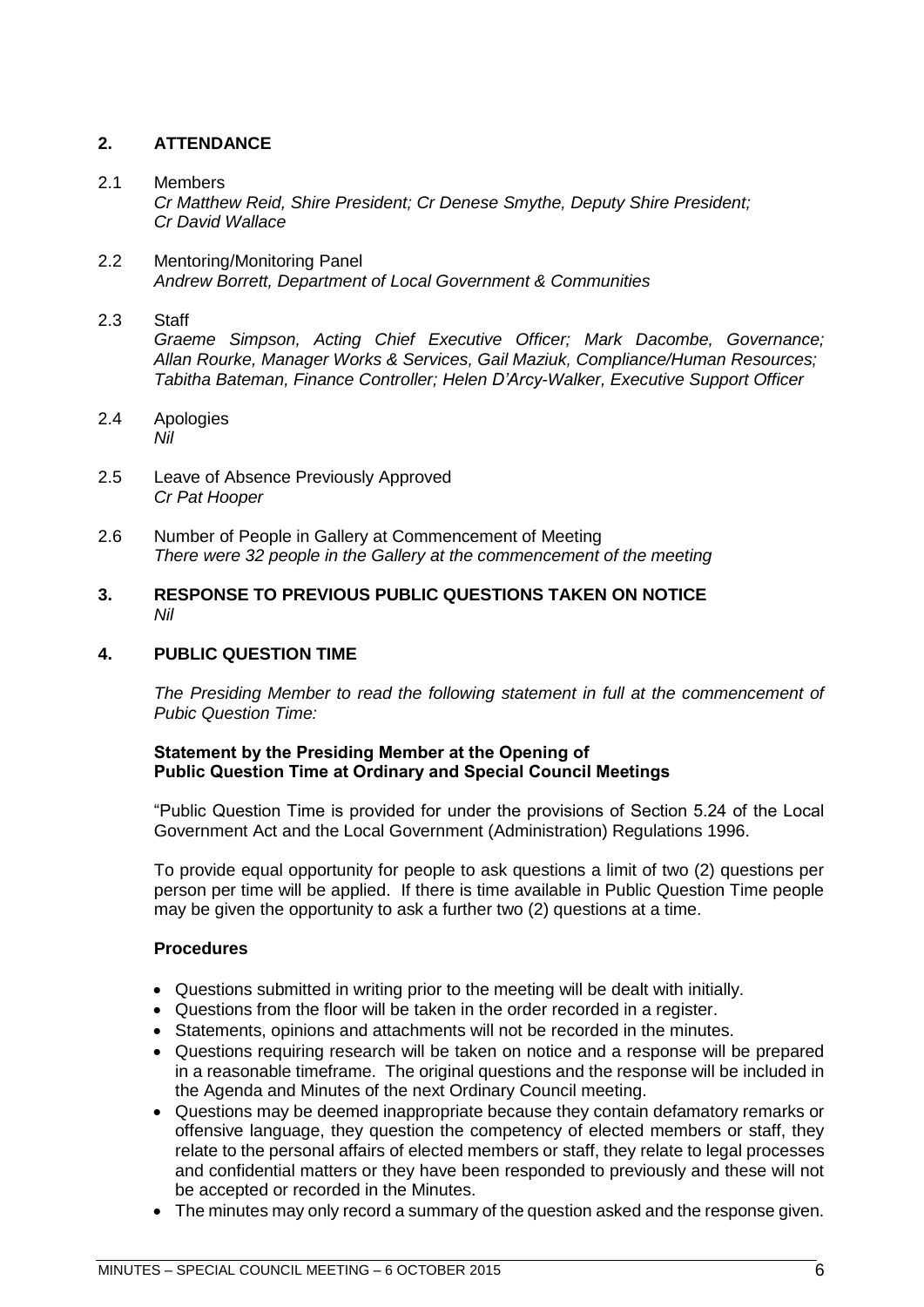- Where possible questions asked should be submitted in writing at the completion of question time or at the end of the meeting.
- At Special Council Meetings questions must relate to the items on the Agenda.
- Shire of York quidelines for Public Question Time are included on the meeting agenda."

#### **PRESIDING OFFICER**

21 October 2013

- <span id="page-6-0"></span>4.1 Written Questions – Current Agenda *Nil*
- <span id="page-6-1"></span>4.2 Public Question Time – Questions Without Notice

*Public Question Time commenced at 5.03pm*

*The Shire President stated that only questions referring to the item on the Agenda will be taken and debate will not be entered into.*

#### **Ms Darlene Barratt**

#### **Question 1:**

On reading the Agenda it does not say anything about the FitzGerald Report. Will this be brought up with the Fraud Squad?

#### **Response:**

The Shire President replied – No.

#### **Question 2:**

Point 2 says - request the Major Fraud Squad investigate possible offences as discussed at the meeting of Council, and Acting CEO with Detective Sergeant Kearns Gangin and Detective Sergeant Stuart Mirfin, Major Fraud Squad Western Australian Police Force at 2.00pm Monday 5 October 2015.

Seeing as the Acting CEO does not have a good track record of following Council Resolutions what will be happening if it is not followed through?

#### **Response:**

The Shire President replied that this will be a matter for the new Council to resolve after the elections.

*As there were no further questions - Public Question Time concluded at 5.05pm*

- <span id="page-6-2"></span>**5. APPLICATIONS FOR LEAVE OF ABSENCE**  *Nil*
- <span id="page-6-3"></span>**6. PETITIONS / PRESENTATIONS / DEPUTATIONS** *Nil*
- <span id="page-6-5"></span><span id="page-6-4"></span>**7. CONFIRMATION OF MINUTES OF PREVIOUS MEETINGS & NOTES OF THE AGENDA SETTLEMENT BRIEFING**  *Nil*